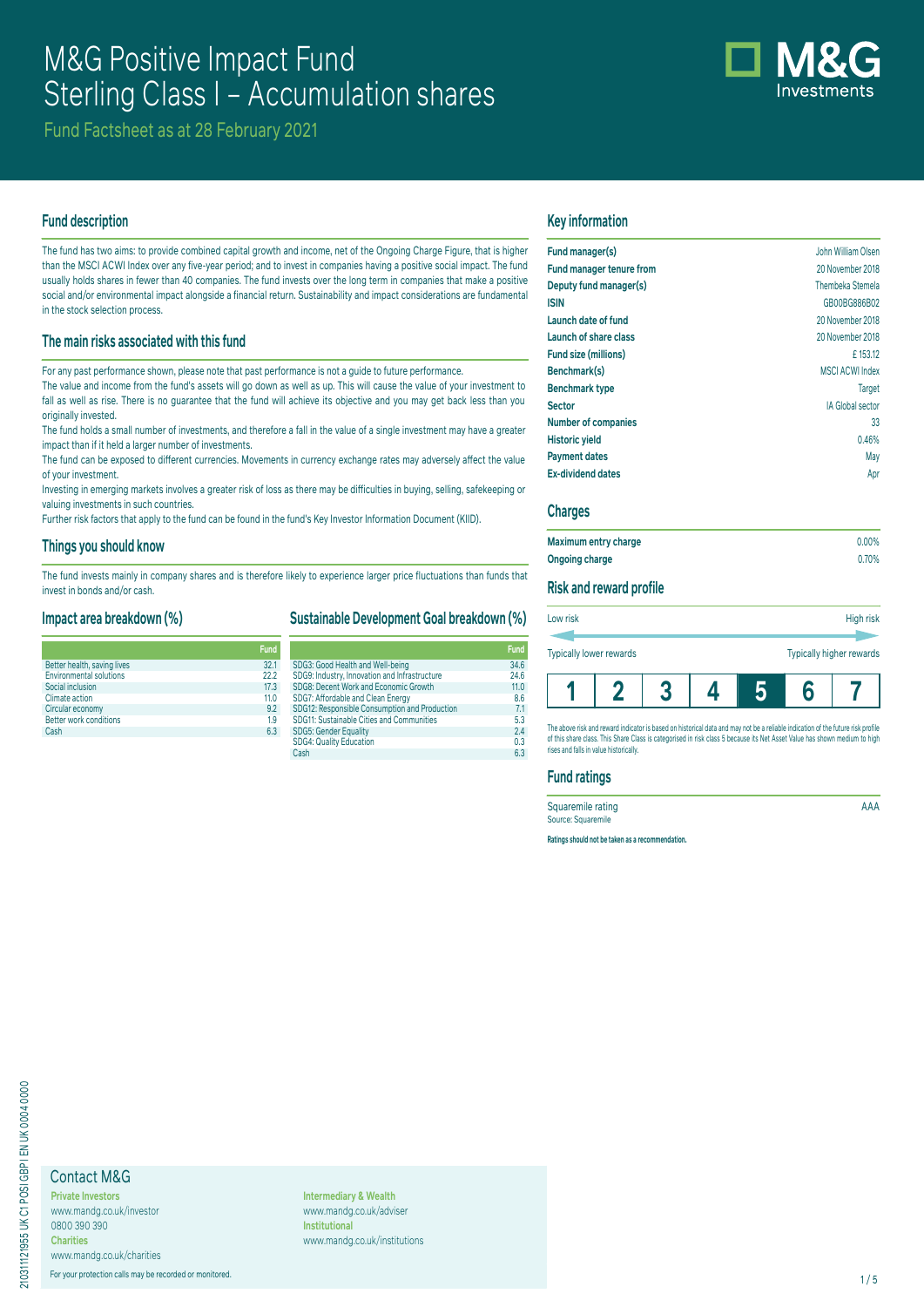# **Fund codes and charges**

|                       |              |                  |                 |                           |                       |                       | <b>Minimum</b> | <b>Minimum</b> |
|-----------------------|--------------|------------------|-----------------|---------------------------|-----------------------|-----------------------|----------------|----------------|
|                       |              |                  |                 | <b>Share class launch</b> | <b>Ongoing</b>        |                       | <i>initial</i> | top up         |
| Share class           | <b>ISIN</b>  | <b>Bloomberg</b> | <b>Currency</b> | date                      | charge                | <b>Historic yield</b> | investment     | investment     |
| <b>Sterling A Acc</b> | GB00BG884724 | <b>MGPIGAA</b>   | <b>GBP</b>      | 20/11/2018                | $1.10\%$ *            |                       | £500           | £100           |
| Sterling A Inc        | GB00BG886760 | <b>MGPIGAI</b>   | <b>GBP</b>      | 20/11/2018                | $1.10\%$ <sup>*</sup> | 1.19%                 | £500           | £100           |
| Sterling   Acc        | GB00BG886B02 | <b>MGPIGIA</b>   | <b>GBP</b>      | 20/11/2018                | $0.70\%$ *            | 0.46%                 | £500,000       | £100,000       |
| Sterling I Inc        | GB00BG886C19 | <b>MGPIGII</b>   | <b>GBP</b>      | 20/11/2018                | $0.70\%$ *            | 1.18%                 | £500,000       | £100,000       |
| <b>Sterling L Acc</b> | GB00BG886D26 | <b>MGPIGLA</b>   | <b>GBP</b>      | 20/11/2018                | $0.50\%$ *            | 0.66%                 |                | ٠              |
| Sterling L Inc        | GB00BG886F40 | <b>MGPIGLI</b>   | <b>GBP</b>      | 20/11/2018                | $0.50\%$ *            | 1.18%                 |                |                |
| Sterling R Acc        | GB00BG886877 | <b>MGPIGRA</b>   | <b>GBP</b>      | 20/11/2018                | $0.95\%$ *            | 0.26%                 | £500           | £10            |
| Sterling R Inc        | GB00BG886984 | <b>MGPIGRI</b>   | <b>GBP</b>      | 20/11/2018                | $0.95\%$ *            | 1.19%                 | £500           | £10            |

Any organism and the man and the manual memory and the manual way to my express that conclusted in the manual memory interest and the manual memory in the manual memory in a manual memory in a manual memory in the containe fund and share class. Please see the Important Information for Investors document and the relevant Key Investor Information Document for more information on the risks associated with this fund and which share classes are a

# **Geographical breakdown (%)**

**Capitalisation breakdown (%)**

|                         | <b>Fund</b> | Index | <b>Relative</b><br>weight |
|-------------------------|-------------|-------|---------------------------|
| <b>US</b>               | 48.1        | 56.2  | $-8.1$                    |
| Europe                  | 25.8        | 17.0  | 8.8                       |
| <b>Emerging markets</b> | 10.3        | 13.9  | $-3.6$                    |
| Developed Asia          | 9.5         | 9.9   | $-0.4$                    |
| Cash                    | 6.3         | 0.0   | 6.3                       |

**Fund Index**

Mega cap (> \$50bn) 32.2 62.0 -29.8 Large cap (\$10 - \$50bn) 37.5 31.8 5.7 Mid cap (\$2 - \$10bn) 18.5 6.2 12.3 Small cap (< \$2bn) 5.5 0.0 5.5 Cash 6.3 0.0 6.3

# **Single year performance (5 years)**

| <b>From</b>                     | 01/03/20 | 01/03/19 | 01/03/18 | 01/03/17 | 01/03/16 |
|---------------------------------|----------|----------|----------|----------|----------|
| To                              | 28/02/21 | 29/02/20 | 28/02/19 | 28/02/18 | 28/02/17 |
| Sterling   Accumulation         | 23.5%    | $15.2\%$ |          |          |          |
| <b>MSCI ACWI Index</b>          | 19.6%    | 8.8%     |          | ۰        |          |
| Annual performance 2020 : 22.4% |          |          |          |          |          |

**Annual performance 2020 : 22.4%**

#### Other 0.0 3.1 -3.1 **Performance since launch**

**Relative weight**



MSCI ACWI Index (133.4)

#### **Past performance is not a guide to future performance.**

rerrormance comparison: The fund is actively managed. The denomiark is a target which the fund's seek to outperform. The index has been chosen as the fund's target denomiark as it dest ferieds the<br>scope of the fund's inves

Source: Morningstar, Inc and M&G, as at 28 February 2021. Returns are calculated on a price to price basis with income reinvested. Benchmark returns stated in GBP terms

Performance charts © 2021 Morningstar Inc., All Rights Reserved. The information contained within: (1) is proprietary to Morningstar and/or its content providers; (2) may not be copied or distributed; and (3) is not warranted to be accurate, complete or timely. Neither Morningstar nor its content providers are responsible for any damages or losses arising from any use of this information.

# **Industry breakdown (%)**

|                               | <b>Fund</b> | <b>Index</b> | <b>Relative</b><br>weight |
|-------------------------------|-------------|--------------|---------------------------|
| Health care                   | 32.1        | 11.2         | 20.9                      |
| Industrials                   | 19.0        | 9.4          | 9.5                       |
| Information technology        | 17.5        | 21.4         | $-3.9$                    |
| <b>Financials</b>             | 12.2        | 14.0         | $-1.8$                    |
| <b>Utilities</b>              | 4.6         | 2.7          | 1.9                       |
| <b>Communication services</b> | 2.9         | 9.5          | $-6.6$                    |
| <b>Materials</b>              | 2.7         | 4.9          | $-2.2$                    |
| Consumer discretionary        | 2.7         | 12.6         | $-9.9$                    |
| Consumer staples              | 0.0         | 6.7          | $-6.7$                    |
| Energy                        | 0.0         | 3.4          | $-3.4$                    |
| <b>Real Estate</b>            | 0.0         | 2.5          | $-2.5$                    |
| Other                         | 0.0         | 1.6          | $-1.6$                    |
| Cash and near cash            | 6.3         | 0.0          | 6.3                       |

# **Largest holdings (%)**

|                                       | Fund |
|---------------------------------------|------|
| Orsted                                | 4.6  |
| <b>HDFC Bank Ltd</b>                  | 4.6  |
| <b>ALK Abello</b>                     | 4.4  |
| <b>ON Semiconductor</b>               | 4.2  |
| <b>Johnson Controls International</b> | 4.2  |
| Solaredge Technologies                | 4.0  |
| <b>Schneider Electric</b>             | 3.8  |
| Ansys                                 | 3.6  |
| <b>Agilent Technologies</b>           | 3.6  |
| <b>Thermo Fisher Scientific</b>       | 3.5  |

# **Company type breakdown (%)**

|         | Fund |
|---------|------|
| Leader  | 32.0 |
| Enabler | 31.3 |
| Pioneer | 30.4 |
| Cash    | 6.3  |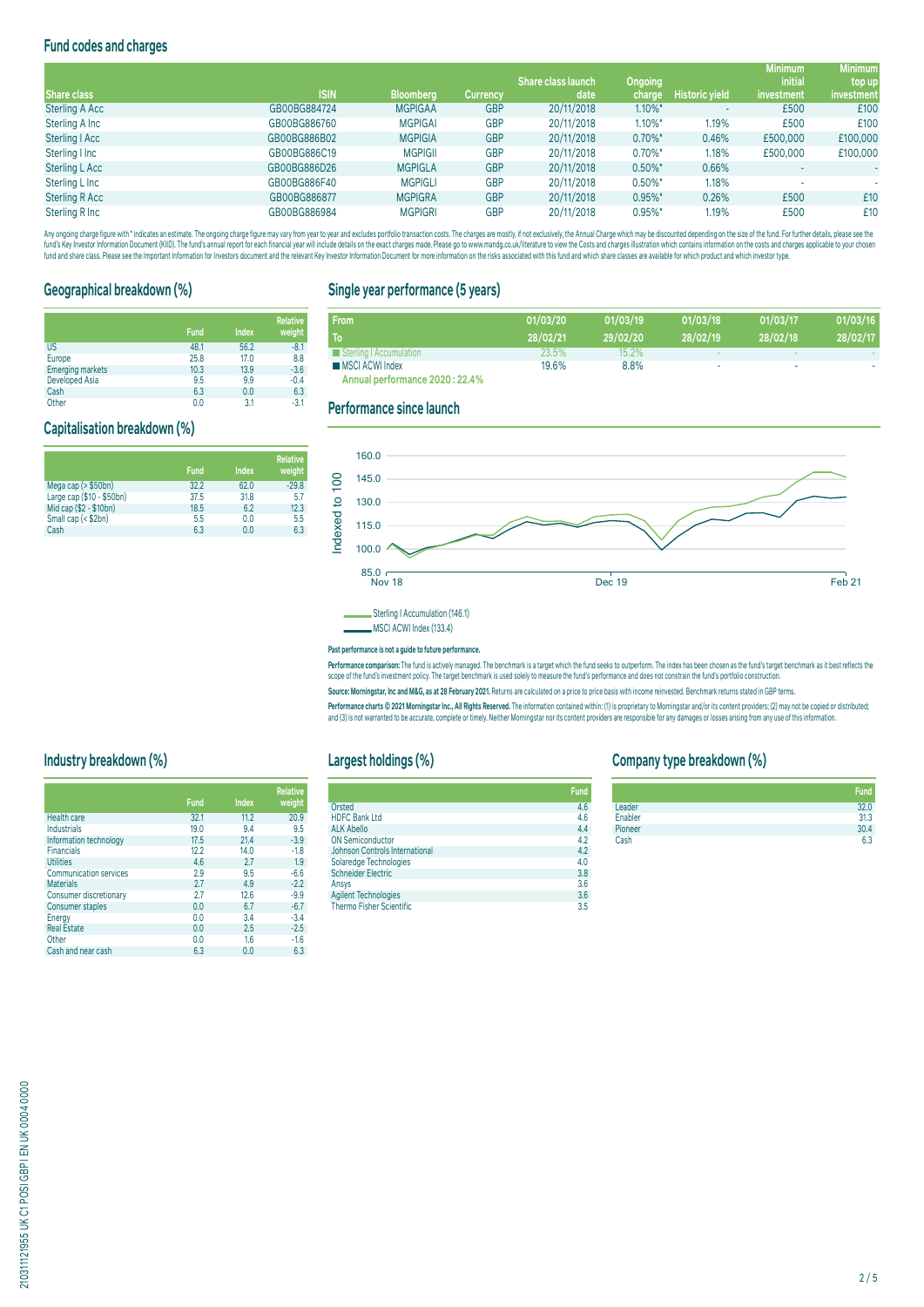

## **Approach to responsible investment**

|                                              | Yes | <b>No</b> |  |
|----------------------------------------------|-----|-----------|--|
| <b>ESG</b> integration                       |     |           |  |
| <b>Additional ESG specifications</b>         |     |           |  |
| Impact                                       |     |           |  |
| <b>Sustainable</b>                           |     |           |  |
| <b>Positive ESG Tilt</b>                     |     |           |  |
| <b>Exclusions</b>                            |     |           |  |
| Cluster munitions & anti personnel landmines |     |           |  |
| Other exclusions or restrictions             |     |           |  |
| <b>Voting</b>                                |     |           |  |
| Engagement                                   |     |           |  |

Please see glossary for further explanation of these terms.

#### **ESG Range Glossary**

**Additional ESG specifications:** In the context of M&G, these are funds managed with an explicit ESG objective, outcome or in accordance with specific ESG criteria, and will have a number of minimum exclusions in place.

**Controversial weapons:** refers to chemical and biological weapons, white phosphorus, weapons and armour made from depleted uranium, nuclear weapons and nuclear weapons outside the Nuclear Non-Proliferation Treaty. **Conventional oil and gas:** conventional oil and gas production – deepwater, shallow water and other onshore/offshore. **Engagement:** Interaction with company management on various financial and non-financial, including ESG, issues.<br>Engagement allows investors to better understand how a company is undertaking its operations and how it is in with its stakeholders, as well as advising on and influencing company behaviour and disclosures where appropriate. **ESG integration:** describes the explicit and systematic inclusion of Environmental, Social and Governance factors in<br>investment analysis and investment decisions. It underpins a responsible investment approach, and allows manage risk and generate sustainable, long-term returns.

Exclusions: the exclusion or restriction of investments based on the sector in which they operate or for other specific criteria,<br>i.e. they are deemed to be in breach of the United Nations Global Compact principles on huma environment and anti-corruption.

**GMO:** genetically modified crops.

# **\*Other exclusions or restrictions**

#### **This fund excludes:** • Adult entertainment

- Alcohol • Animal testing – nonmedical
- Controversial weapons • Defense and Weapons
- **Gambling**
- GMO
- Oil & gas extraction conventional • Oil & gas extraction – unconventional

\*Thresholds may apply

**Impact:** investment with the purpose of generating a measurable social or environmental return, alongside a financial return. **Positive ESG Tilt:** an approach to responsible investment whereby the portfolio is tilted towards companies or issuers with better ESG characteristics as a result of excluding companies or issuers with poorer ESG characteristics.<br>**Sustainable:** one or more components may apply: The investment universe is driven by sustainability-themed consider

Power generation – carbon intensive Power generation - nuclear

UN Global Compact - companies deemed to be in

• Tobacco Thermal coal

breach

which might include climate change mitigation, pollution prevention, sustainability solutions (environmental, social) and approaches that address one or more of the UN Sustainable Development Goals (SDGs); there is a clear ambition, supported by explicit targets, to drive sustainability across the portfolio; an investment approach that selects companies/issuers with strong ESG credentials.

**Tobacco:** understood as those companies whose business models are based on the production, trading and distribution of tobacco.

**Unconventional oil and gas:** oil sands (production), shale oil, shale gas and arctic drilling.

**voung:** as the partial owners of a company, snareholders have the right to vote on resolutions put forward at a company's<br>annual general meeting. These resolutions include the re-election of directors, executive remunerat strategy, among others, and may include resolutions put forward by shareholders. **Weapons:** refers to systems, components, and support systems and services.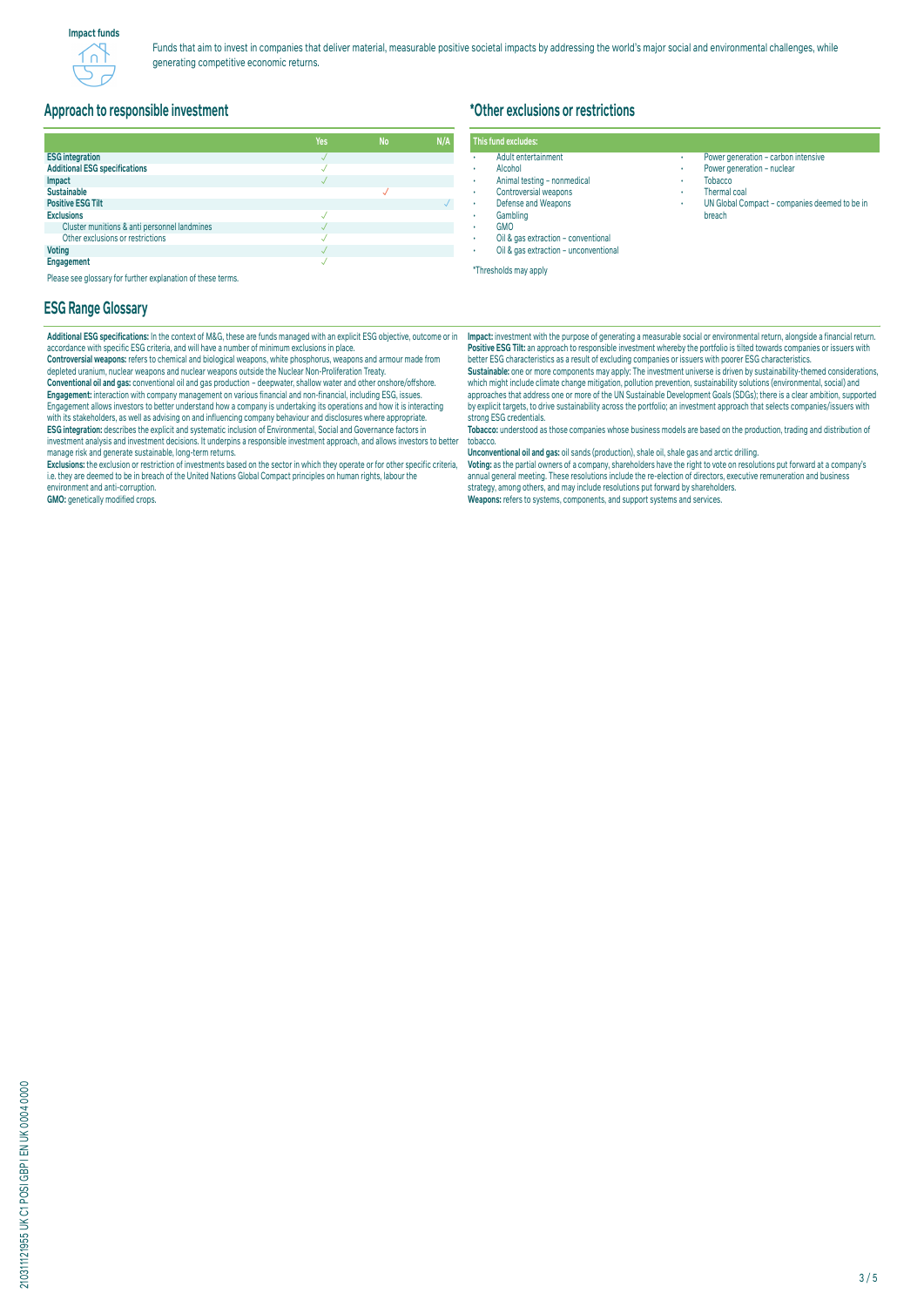The M&G Positive Impact Fund is a sub-fund of M&G Investment Funds (10).

Company type breakdown (%)

• Pioneers: companies whose products or services have a transformational effect on society or the environment<br>• Enablers: companies which provide tools for others to deliver positive social or environmental impact<br>• Leader

The 17 United Nations Sustainable Development Goals (SDGs) are a universal call to action to end poverty, protect the planet and ensure that all people enjoy peace and prosperity. Holdings in the fund are assigned a primar company's intended impact, although they may also touch on other SDGs in the course of their operations.

The fund embraces the United Nations Sustainable Development Goals (SDG) framework and invests in companies focused on six key areas, mapped against the SDGs. On the environmental side, these are: climate action; environme

This financial promotion is issued by M&G Securities Limited which is authorised and regulated by the Financial Conduct Authority in the UK and provides ISAS and other investment products. The company's registered office i